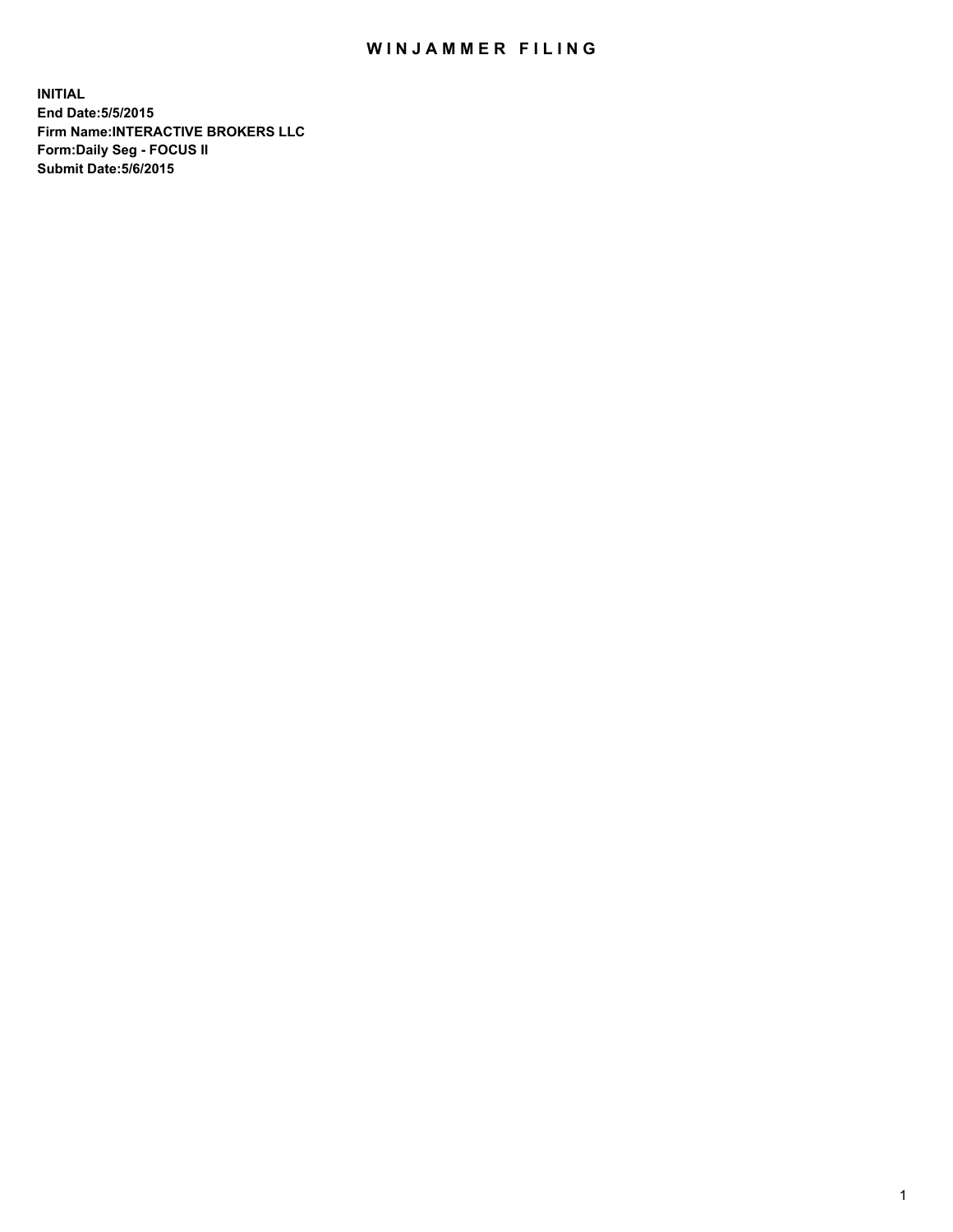## **INITIAL End Date:5/5/2015 Firm Name:INTERACTIVE BROKERS LLC Form:Daily Seg - FOCUS II Submit Date:5/6/2015 Daily Segregation - Cover Page**

| Name of Company<br><b>Contact Name</b>                                            | <b>INTERACTIVE BROKERS LLC</b><br><b>Michael Ellman</b> |
|-----------------------------------------------------------------------------------|---------------------------------------------------------|
| <b>Contact Phone Number</b>                                                       | 203-422-8926                                            |
| <b>Contact Email Address</b>                                                      | mellman@interactivebrokers.co                           |
|                                                                                   | $\underline{\mathbf{m}}$                                |
|                                                                                   |                                                         |
| FCM's Customer Segregated Funds Residual Interest Target (choose one):            |                                                         |
| a. Minimum dollar amount: ; or                                                    | $\overline{\mathbf{0}}$                                 |
| b. Minimum percentage of customer segregated funds required:% ; or                | 0                                                       |
| c. Dollar amount range between: and; or                                           | 155,000,000 245,000,000                                 |
| d. Percentage range of customer segregated funds required between:% and%.         | 00                                                      |
| FCM's Customer Secured Amount Funds Residual Interest Target (choose one):        |                                                         |
| a. Minimum dollar amount: ; or                                                    | $\overline{\mathbf{0}}$                                 |
| b. Minimum percentage of customer secured funds required:% ; or                   | 0                                                       |
| c. Dollar amount range between: and; or                                           | 80,000,000 120,000,000                                  |
| d. Percentage range of customer secured funds required between:% and%.            | 00                                                      |
|                                                                                   |                                                         |
| FCM's Cleared Swaps Customer Collateral Residual Interest Target (choose one):    |                                                         |
| a. Minimum dollar amount: ; or                                                    | $\overline{\mathbf{0}}$                                 |
| b. Minimum percentage of cleared swaps customer collateral required:% ; or        | $\overline{\mathbf{0}}$                                 |
| c. Dollar amount range between: and; or                                           | 0 <sub>0</sub>                                          |
| d. Percentage range of cleared swaps customer collateral required between:% and%. | 0 <sub>0</sub>                                          |
|                                                                                   |                                                         |
| Current ANC:on                                                                    | 2,357,527,650 05-MAY-2015                               |
| <b>Broker Dealer Minimum</b>                                                      | 293,425,003                                             |
| Debit/Deficit - CustomersCurrent AmountGross Amount                               |                                                         |
| Domestic Debit/Deficit                                                            | 2,510,179                                               |
| Foreign Debit/Deficit                                                             | <u>7,950,7560</u>                                       |
| Debit/Deficit - Non CustomersCurrent AmountGross Amount                           |                                                         |
| Domestic Debit/Deficit                                                            | 0 <sub>0</sub>                                          |
| Foreign Debit/Deficit                                                             | 0 <sub>0</sub>                                          |
| Proprietary Profit/Loss                                                           |                                                         |
| Domestic Profit/Loss                                                              | $\overline{\mathbf{0}}$                                 |
| Foreign Profit/Loss                                                               | $\underline{\mathbf{0}}$                                |
| Proprietary Open Trade Equity                                                     |                                                         |
| Domestic OTE                                                                      | <u>0</u>                                                |
| Foreign OTE                                                                       | <u>0</u>                                                |
| <b>SPAN</b>                                                                       |                                                         |
| <b>Customer SPAN Calculation</b>                                                  | 1,405,779,726                                           |
| Non-Customer SPAN Calcualation                                                    | 24,075,637                                              |
| Proprietary Capital Charges                                                       | 0                                                       |
| Minimum Dollar Amount Requirement                                                 | 20,000,000 [7465]                                       |
| Other NFA Dollar Amount Requirement                                               | 22,011,304 [7475]                                       |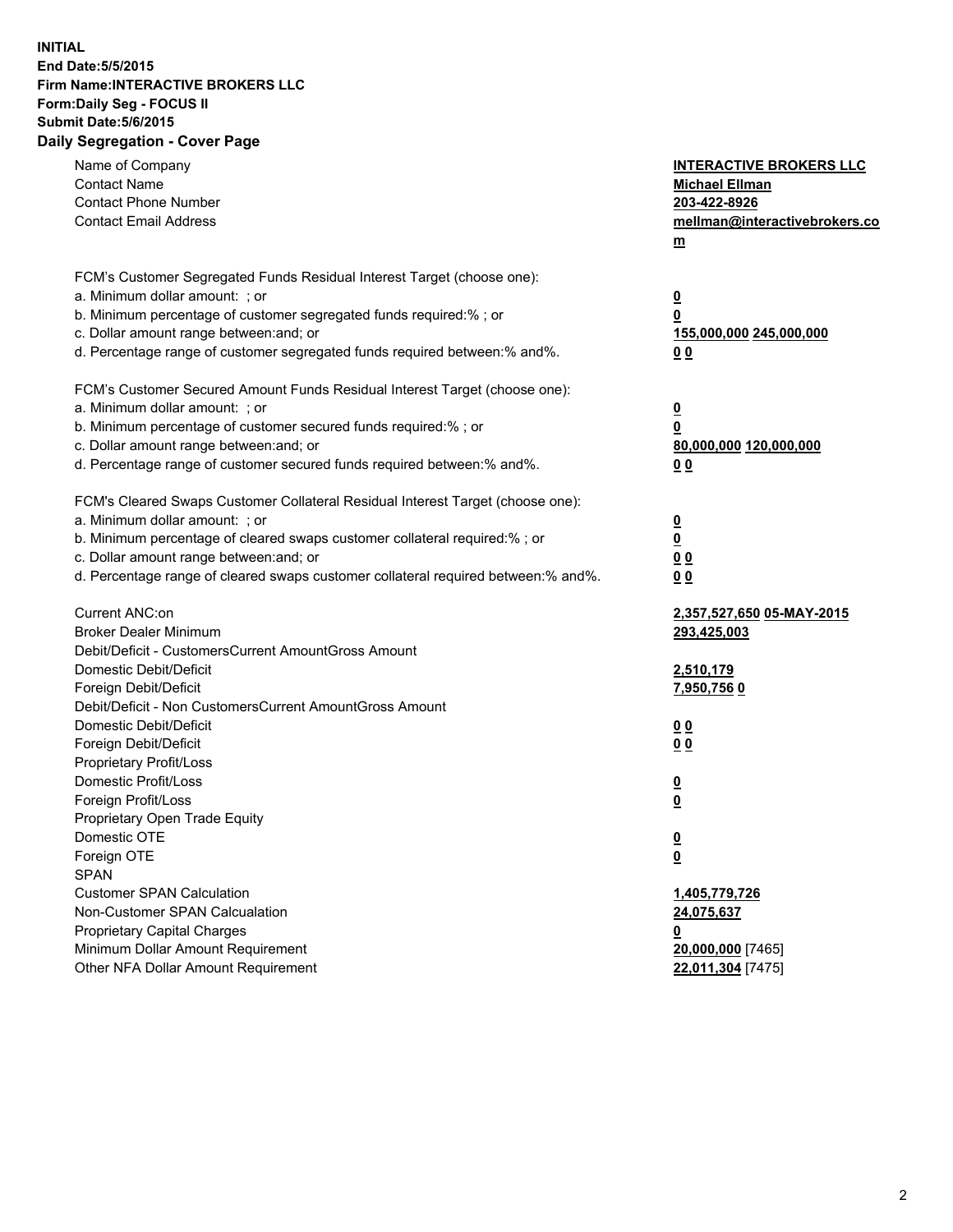## **INITIAL End Date:5/5/2015 Firm Name:INTERACTIVE BROKERS LLC Form:Daily Seg - FOCUS II Submit Date:5/6/2015 Daily Segregation - Secured Amounts**

|     | Foreign Futures and Foreign Options Secured Amounts                                         |                                   |
|-----|---------------------------------------------------------------------------------------------|-----------------------------------|
|     | Amount required to be set aside pursuant to law, rule or regulation of a foreign            | $0$ [7305]                        |
|     | government or a rule of a self-regulatory organization authorized thereunder                |                                   |
| 1.  | Net ledger balance - Foreign Futures and Foreign Option Trading - All Customers             |                                   |
|     | A. Cash                                                                                     | 564,004,326 [7315]                |
|     | B. Securities (at market)                                                                   | $0$ [7317]                        |
| 2.  | Net unrealized profit (loss) in open futures contracts traded on a foreign board of trade   | -15,207,231 [7325]                |
| 3.  | Exchange traded options                                                                     |                                   |
|     | a. Market value of open option contracts purchased on a foreign board of trade              | 112,360 [7335]                    |
|     | b. Market value of open contracts granted (sold) on a foreign board of trade                | -19,812 [7337]                    |
| 4.  | Net equity (deficit) (add lines 1. 2. and 3.)                                               | 548,889,643 [7345]                |
| 5.  | Account liquidating to a deficit and account with a debit balances - gross amount           | 7,950,756 [7351]                  |
|     | Less: amount offset by customer owned securities                                            |                                   |
| 6.  |                                                                                             | 0 [7352] 7,950,756 [7354]         |
|     | Amount required to be set aside as the secured amount - Net Liquidating Equity              | 556,840,399 [7355]                |
|     | Method (add lines 4 and 5)                                                                  |                                   |
| 7.  | Greater of amount required to be set aside pursuant to foreign jurisdiction (above) or line | 556,840,399 [7360]                |
|     | 6.                                                                                          |                                   |
|     | FUNDS DEPOSITED IN SEPARATE REGULATION 30.7 ACCOUNTS                                        |                                   |
| 1.  | Cash in banks                                                                               |                                   |
|     | A. Banks located in the United States                                                       | $0$ [7500]                        |
|     | B. Other banks qualified under Regulation 30.7                                              | 0 [7520] 0 [7530]                 |
| 2.  | Securities                                                                                  |                                   |
|     | A. In safekeeping with banks located in the United States                                   | 505,107,974 [7540]                |
|     | B. In safekeeping with other banks qualified under Regulation 30.7                          | 0 [7560] 505,107,974 [7570]       |
| 3.  | Equities with registered futures commission merchants                                       |                                   |
|     | A. Cash                                                                                     | $0$ [7580]                        |
|     | <b>B.</b> Securities                                                                        | $0$ [7590]                        |
|     | C. Unrealized gain (loss) on open futures contracts                                         | $0$ [7600]                        |
|     | D. Value of long option contracts                                                           | $0$ [7610]                        |
|     | E. Value of short option contracts                                                          | 0 [7615] 0 [7620]                 |
| 4.  | Amounts held by clearing organizations of foreign boards of trade                           |                                   |
|     | A. Cash                                                                                     | $0$ [7640]                        |
|     | <b>B.</b> Securities                                                                        | $0$ [7650]                        |
|     |                                                                                             |                                   |
|     | C. Amount due to (from) clearing organization - daily variation                             | $0$ [7660]                        |
|     | D. Value of long option contracts                                                           | $0$ [7670]                        |
|     | E. Value of short option contracts                                                          | 0 [7675] 0 [7680]                 |
| 5.  | Amounts held by members of foreign boards of trade                                          |                                   |
|     | A. Cash                                                                                     | 204,170,921 [7700]                |
|     | <b>B.</b> Securities                                                                        | $0$ [7710]                        |
|     | C. Unrealized gain (loss) on open futures contracts                                         | -17,384,298 [7720]                |
|     | D. Value of long option contracts                                                           | 112,360 [7730]                    |
|     | E. Value of short option contracts                                                          | -19,812 [7735] 186,879,171 [7740] |
| 6.  | Amounts with other depositories designated by a foreign board of trade                      | $0$ [7760]                        |
| 7.  | Segregated funds on hand                                                                    | $0$ [7765]                        |
| 8.  | Total funds in separate section 30.7 accounts                                               | 691,987,145 [7770]                |
| 9.  | Excess (deficiency) Set Aside for Secured Amount (subtract line 7 Secured Statement         | 135,146,746 [7380]                |
|     | Page 1 from Line 8)                                                                         |                                   |
| 10. | Management Target Amount for Excess funds in separate section 30.7 accounts                 | 80,000,000 [7780]                 |
| 11. | Excess (deficiency) funds in separate 30.7 accounts over (under) Management Target          | 55,146,746 [7785]                 |
|     |                                                                                             |                                   |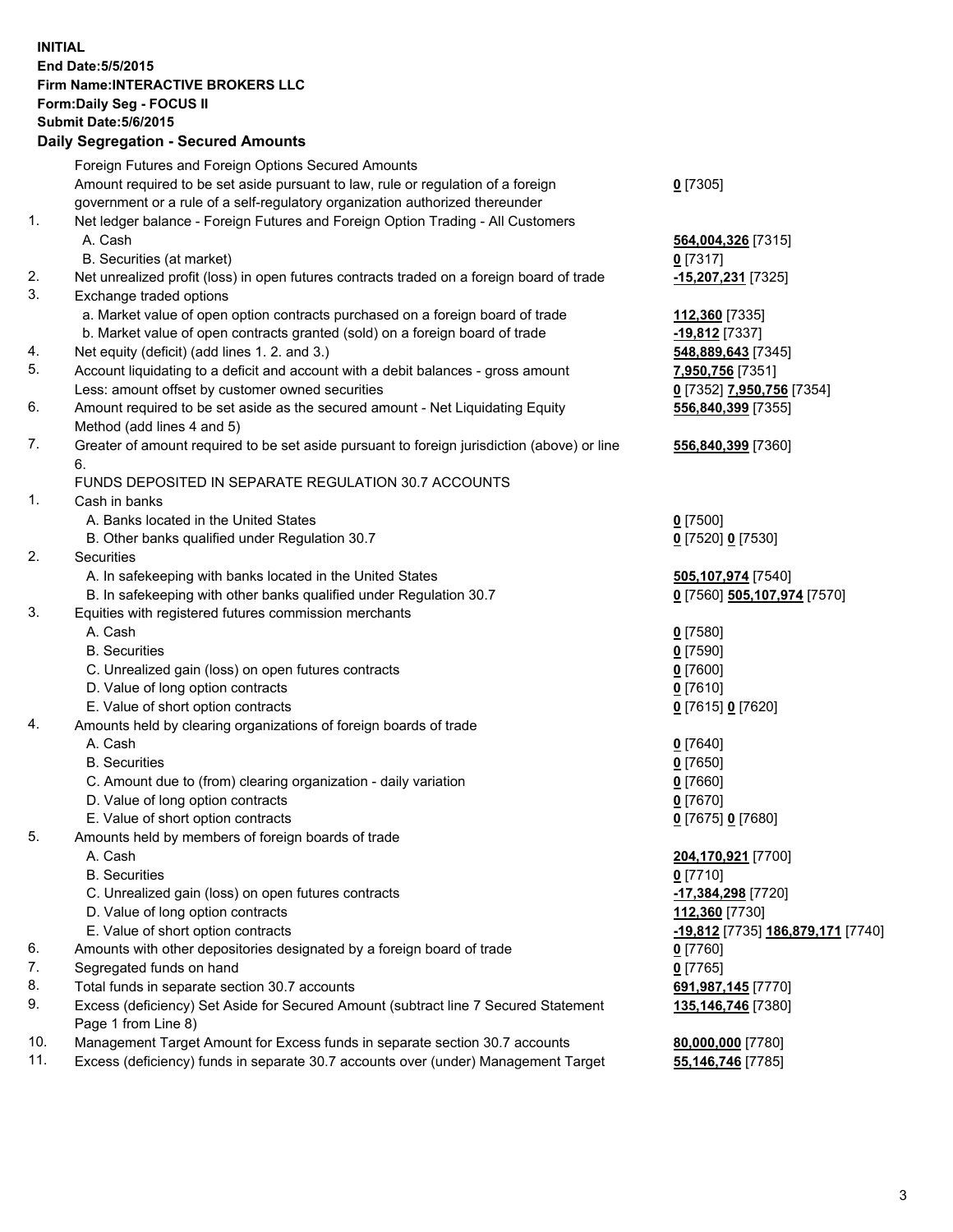**INITIAL End Date:5/5/2015 Firm Name:INTERACTIVE BROKERS LLC Form:Daily Seg - FOCUS II Submit Date:5/6/2015 Daily Segregation - Segregation Statement** SEGREGATION REQUIREMENTS(Section 4d(2) of the CEAct) 1. Net ledger balance A. Cash **2,567,538,542** [7010] B. Securities (at market) **0** [7020] 2. Net unrealized profit (loss) in open futures contracts traded on a contract market **-94,619,620** [7030] 3. Exchange traded options A. Add market value of open option contracts purchased on a contract market **141,955,052** [7032] B. Deduct market value of open option contracts granted (sold) on a contract market **-219,859,900** [7033] 4. Net equity (deficit) (add lines 1, 2 and 3) **2,395,014,074** [7040] 5. Accounts liquidating to a deficit and accounts with debit balances - gross amount **2,510,179** [7045] Less: amount offset by customer securities **0** [7047] **2,510,179** [7050] 6. Amount required to be segregated (add lines 4 and 5) **2,397,524,253** [7060] FUNDS IN SEGREGATED ACCOUNTS 7. Deposited in segregated funds bank accounts A. Cash **358,043,346** [7070] B. Securities representing investments of customers' funds (at market) **1,370,577,270** [7080] C. Securities held for particular customers or option customers in lieu of cash (at market) **0** [7090] 8. Margins on deposit with derivatives clearing organizations of contract markets A. Cash **14,514,546** [7100] B. Securities representing investments of customers' funds (at market) **114,499,501** [7110] C. Securities held for particular customers or option customers in lieu of cash (at market) **0** [7120] 9. Net settlement from (to) derivatives clearing organizations of contract markets **-3,676,275** [7130] 10. Exchange traded options A. Value of open long option contracts **3,019,764** [7132] B. Value of open short option contracts **-5,217,168** [7133] 11. Net equities with other FCMs A. Net liquidating equity **-62,540,294** [7140] B. Securities representing investments of customers' funds (at market) **833,296,877** [7160] C. Securities held for particular customers or option customers in lieu of cash (at market) **0** [7170] 12. Segregated funds on hand **0** [7150] 13. Total amount in segregation (add lines 7 through 12) **2,622,517,567** [7180] 14. Excess (deficiency) funds in segregation (subtract line 6 from line 13) **224,993,314** [7190] 15. Management Target Amount for Excess funds in segregation **155,000,000** [7194]

16. Excess (deficiency) funds in segregation over (under) Management Target Amount Excess

**69,993,314** [7198]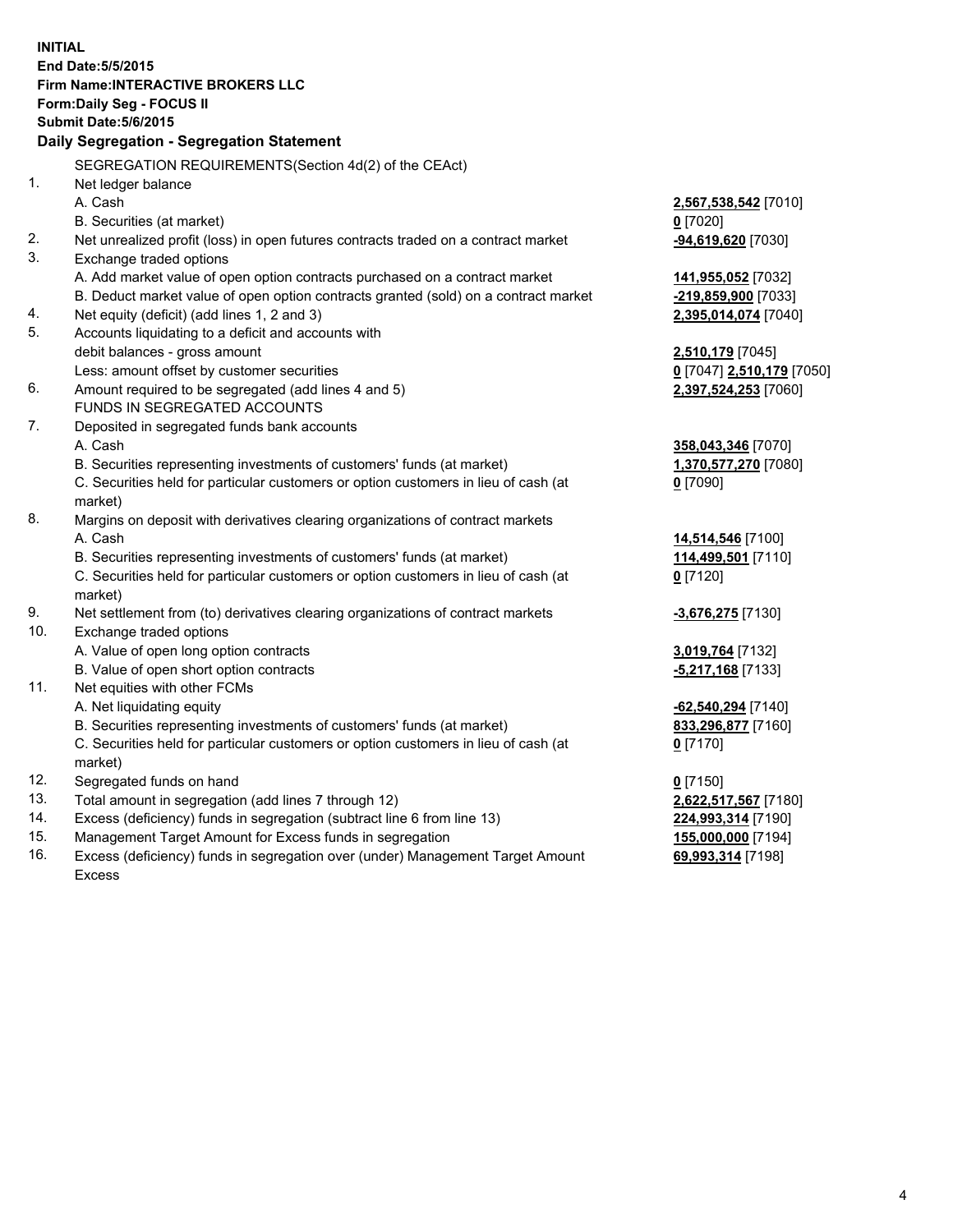## **INITIAL End Date:5/5/2015 Firm Name:INTERACTIVE BROKERS LLC Form:Daily Seg - FOCUS II Submit Date:5/6/2015 Daily Segregation - Supplemental**

| $\overline{\phantom{a}}$ | Total gross margin deficiencies - Segregated Funds Origin                                                                        | 374,936 [9100] |
|--------------------------|----------------------------------------------------------------------------------------------------------------------------------|----------------|
| $\blacksquare$           | Total gross margin deficiencies - Secured Funds Origin                                                                           | 86,389 [9101]  |
| $\blacksquare$           | Total gross margin deficiencies - Cleared Swaps Customer Collateral Funds Origin                                                 | 0 [9102]       |
| $\blacksquare$           | Total gross margin deficiencies - Noncustomer and Proprietary Accounts Origin                                                    | $0$ [9103]     |
| $\blacksquare$           | Total number of accounts contributing to total gross margin deficiencies - Segregated<br>Funds Origin                            | 9[9104]        |
| $\overline{\phantom{a}}$ | Total number of accounts contributing to total gross margin deficiencies - Secured<br>Funds Origin                               | 5[9105]        |
| $\overline{\phantom{a}}$ | Total number of accounts contributing to the total gross margin deficiencies - Cleared<br>Swaps Customer Collateral Funds Origin | $0$ [9106]     |
| $\overline{\phantom{a}}$ | Total number of accounts contributing to the total gross margin deficiencies -<br>Noncustomer and Proprietary Accounts Origin    | $0$ [9107]     |
| $\overline{\phantom{a}}$ | Upload a copy of the firm's daily margin report the FCM uses to issue margin calls<br>which corresponds with the reporting date. |                |

05.05.2015 Commodity Margin Deficiency Report.xls